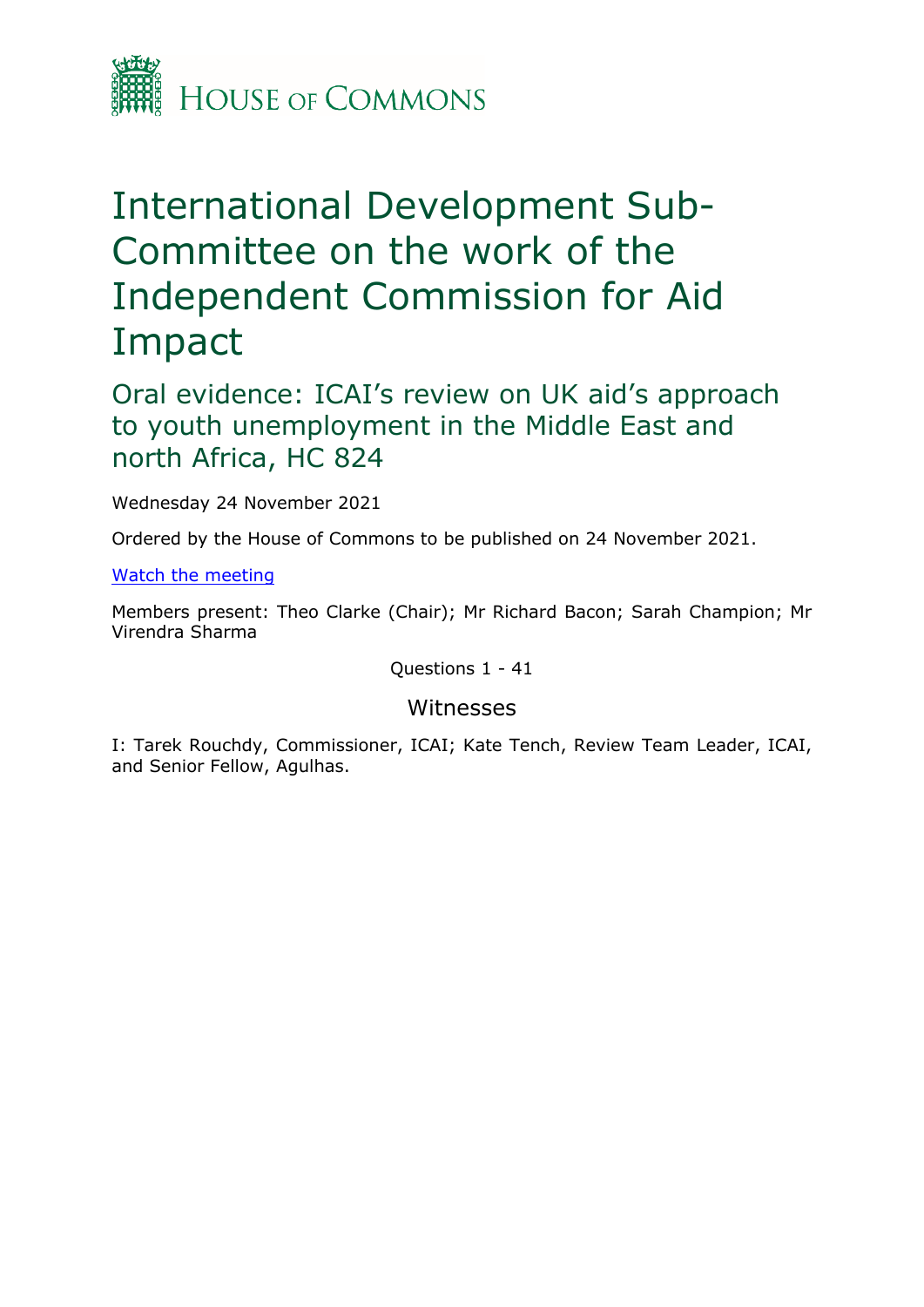

## Examination of witnesses

Witnesses: Tarek Rouchdy and Kate Tench.

Q1 **Chair:** Welcome to our witnesses for this evidence session on the Independent Commission for Aid Impact's review into UK aid's approach to youth unemployment in the Middle East and north Africa. I am delighted to welcome to our witnesses today from ICAI. If I could start first of all with you, Tarek, as commissioner, why did you decide to carry out this review on job creation in the region for young people?

*Tarek Rouchdy:* Good morning. First of all, let me just say that, when I first joined ICAI back in July 2019, we began a methodology to select review topics, taking into account a number of indicators. This particular one started at that stage. The indicators that were in front of us at the time included the fact that the MENA region, or at least the north Africa region, was of strategic importance to the UK. This has been mentioned in the Integrated Review of 2021. The topics of economic and youth employment were key objectives in there.

In the UK's 2015 national security policy, the number of programmes within the region was sufficient large for us to look at it, spending around £2.5 billion. Ostensibly, not every pound of the £2.5 billion went towards youth employment, but in every programme that we looked at, it was the first or second objective. All in all, we felt that we would cover it as an important topic for Britain for review.

Q2 **Chair:** What were the main findings of your review?

*Tarek Rouchdy:* We had a number of recommendations. If I miss any points, Kate may like to jump in. Let me go through the recommendations. Many of the problems that we saw did not articulate exactly how the programme would achieve youth employment. One of the first recommendations is that, for any programme that is submitted, business cases have to articulate clearly how the programme will achieve youth employment and how this will be monitored going forward.

Another recommendation was about consultation with youth in programme design. A third was that we wish to see more coherence with multilaterals and other donors within the countries that we visited. Another recommendation related to the fact that a lot of the issues that are social barriers to employment within the region are not taken into account when programmes are being designed. Lastly, if I am not mistaken, a lot of the programmes do not take gender balance and social inclusion within the remit of a programme.

Those are the five that we submitted within the report.

Q3 **Chair:** Kate, would you like to introduce yourself and also respond?

*Kate Tench:* Good morning. My name is Kate Tench. I was the team leader for this review, working with Tarek and ICAI on it. Tarek has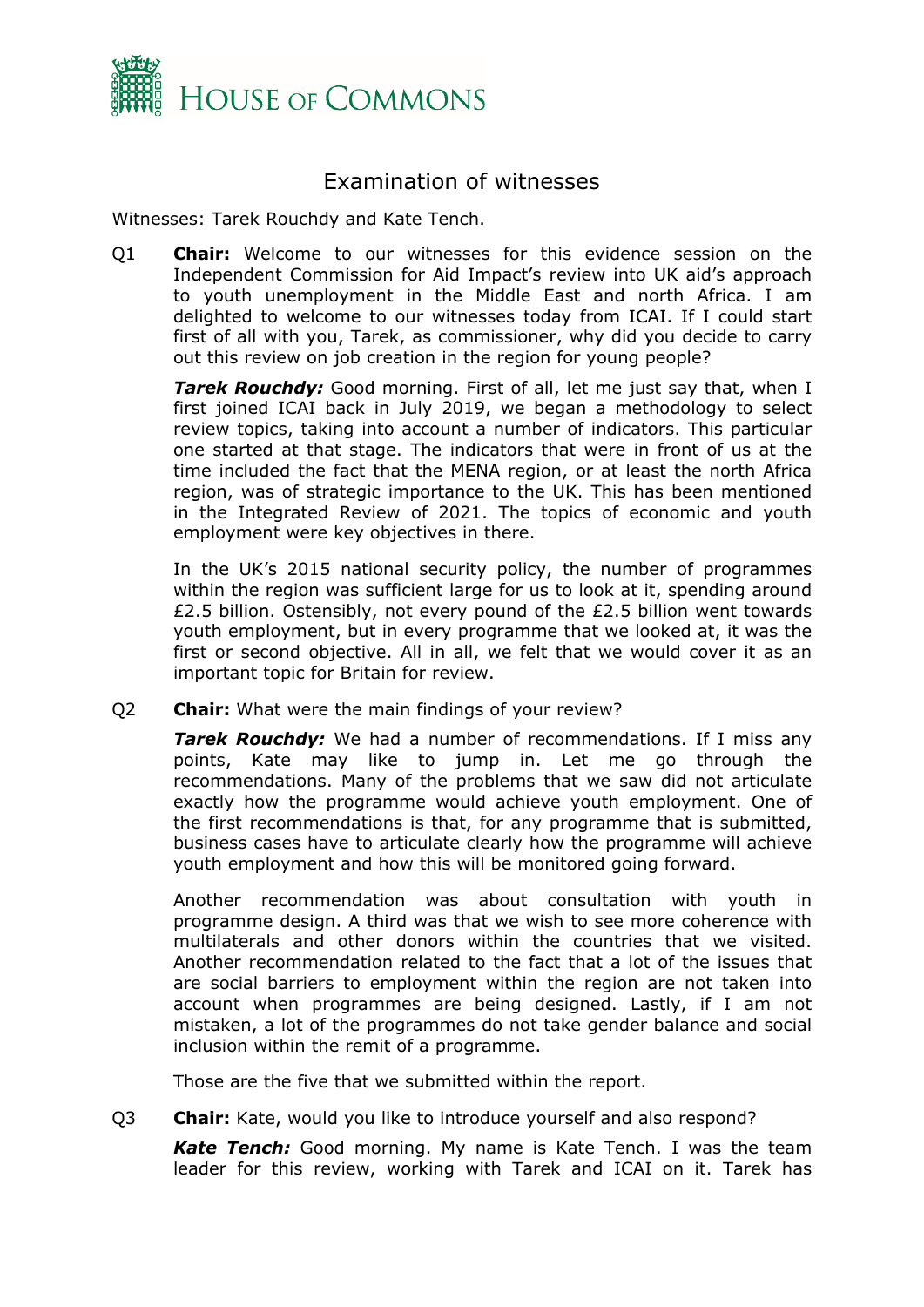

talked you through some of the key recommendations that we had. Just in terms of headline findings, it is important to say that we found that the overall approach that the UK Government take was largely relevant to the needs of the region, which is working on economic stability and growth through macroeconomic reform principally.

We found, however, that some of the assumptions underlying programme design were, in a number of cases, not supported by the evidence. In particular, UK programmes often make the link between economic development and reduced instability in the region, and the evidence for that is rather weak, if there is any at all.

We commended the coherence of interventions across UK Government Departments for the most part. There were a number of areas where, however, we felt that some further interdisciplinary work, particularly between economists and conflict specialists, would have added value. One element that we were concerned about was the lack of an even spread of technical expertise. In some country offices, we found that technical expertise was insufficient to ensure adequate oversight of programmes.

We felt that the evidence of effectiveness across the portfolio was limited, for two reasons. Programme design was sometimes weak, partly because of a lack of evidence, as I have mentioned, but also because complementary measures were not always designed into programmes to achieve impact; impact was not achieved because design was too thin. We also found there to be insufficient attention to monitoring and evaluation in general. Those are the headline findings.

Q4 **Chair:** I note that you awarded an overall amber-red score, finding that there was limited evidence that the UK aid portfolio had been effective in meeting its job creation goals. Tarek, are you satisfied with the FCDO's response to your recommendations?

*Tarek Rouchdy:* In essence, we had five recommendations that I noted. Two of them were accepted by the Government and they agreed with those. On the three that they did not agree with, what we felt was lacking in their reply were the elements of disagreement—in other words, what it was that they did not agree with in those recommendations for them to have a partial acceptance. In that sense, once the Minister is in front of the hearing on 1 December, he or she will probably give you more information as to why we had a partial acceptance on three of them. We felt that the responses did not go far enough to give us a complete answer.

Q5 **Sarah Champion:** Tarek, as part of your review, you interviewed young people who are beneficiaries of FCDO programmes. What did you learn from that engagement?

*Tarek Rouchdy:* We did a number of focus groups. Because it was the pandemic and we had already started this review before the pandemic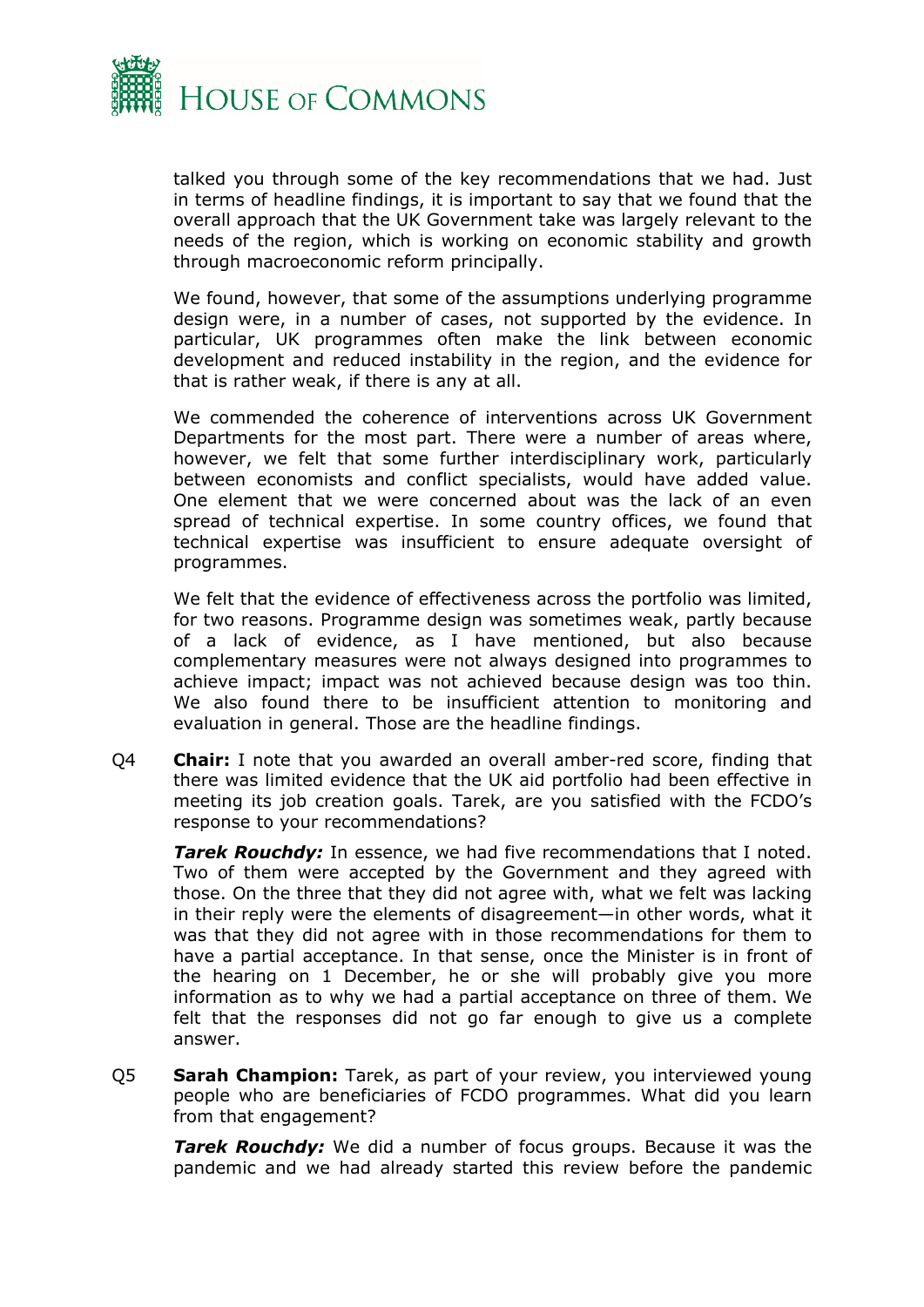

started, we were able to meet with a number of focus groups and interviewed around 23 participants, both female and male. We had a number of youth voices at the end of the report, which you may have read.

In general, we learned that everything that we had recommended, whether relating to social barriers or to employment, was evident in their voices. A lot of them felt unhappy that there were no role models within their country that would allow them to take on a job that was probably frowned upon at some point in time.

Many mentioned the fact that there were barriers in terms of transportation problems, where they could not get to work, and distances from the jobs that they would have liked to achieve. A lot of them mentioned the fact that a lot of the skills training that they were given did not lead to jobs, because there were no jobs attached to the training at some point in time.

We learned a lot. The good thing about the report, in that we covered the youth voice in the region, was that it triangulated some of the findings that we had and the recommendations mentioned. We found it a very useful exercise.

#### Q6 **Sarah Champion:** Are you saying that the schemes gave false hope?

*Tarek Rouchdy:* Yes, in some cases. I am familiar with many of the training schemes that there are in these countries, and there is an element of, once they have achieved that accreditation or that document at the end of the course, the question is, "What next?" The "what next?" is the one that we have to fill.

One of the best programmes that I have seen, which we mentioned in the report, is the Arab Women's Enterprise Fund, in which you combine technical assistance—in other words, training women to set up their own companies and empowering them—with funding. The joint funding of a project led by women and the fact that we support them with technical assistance to carry out their business is the best option, because you are marrying support with something whereby they are empowered to bring economic benefit to themselves and their families.

Q7 **Sarah Champion:** Looking at the development of future schemes, should FCDO be managing those expectations from the very beginning? You mentioned transport, so should providing a bus or money for a bus be built into future programmes? How much engagement is there with the young people on the development of the scheme, so that obstacles like that can be overcome before they become an issue?

*Tarek Rouchdy:* One of the recommendations is that we felt there was insufficient youth voice in programme design, which is something that we mentioned. The first recommendation talks about how we can articulate the output of the programme and measure the fact that, if we are conducting an exercise in, let us say, economic reform, it will lead to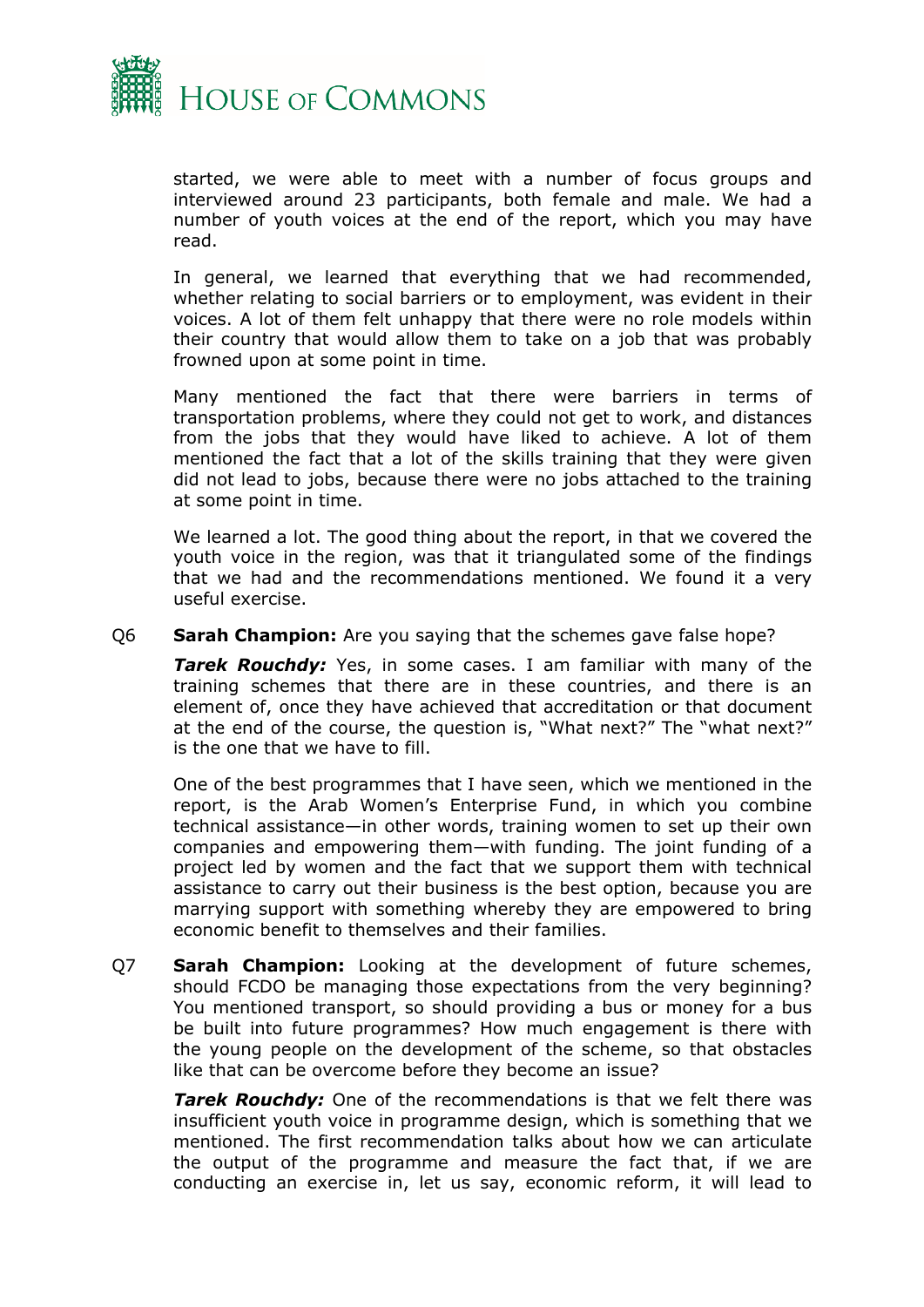

jobs. What is it that stops them from having that last mile? If you look at a programme design right from the outset, you should look at the last mile and the last cultural barriers that women and youth face whenever they go out into the job market.

Q8 **Sarah Champion:** Could I pick up on that with my next question? You mentioned women in both examples that you gave, and you found that cultural barriers are a major obstacle to young women's employment. Could you tell us what those barriers are?

*Tarek Rouchdy:* The Middle East is quite a traditional society. Women are pressured to marry young and, therefore, early marriage is one obstacle. There is pressure for them to finish their education, get married and have families. The husbands, of course, are quite unsure of whether to allow their wives to work, especially if the work involves a long distance or transportation with others, whether they be colleagues or people who are on a public bus. There are a number of cultural issues relating to women working in general.

A lot of it is also the parents and the parents-in-law, who have an opinion as to the woman who their son has married. Should she be working? A lot of it is within the neighbourhood where they live. A lot of women who I know tend to leave the neighbourhood dressed in a certain traditional way, but once they get to the office, they have to change, because they would not be able to leave that neighbourhood in less than traditional dress.

The biggest obstacle is transportation. If you go to some of the urban areas, the public transport is so crowded that it is quite impossible for a young woman to get to work on time. If they are going to be taking a taxi, for example, a lot of taxis take on other passengers along the way; these passengers may be males who are not known to the women. All of these count as obstacles to their employment.

Q9 **Sarah Champion:** I am basically going to ask you the same question again. Has the FCDO identified these barriers? Does it have the tools in place to identify them in advance, so that it can put mitigating measures in?

*Tarek Rouchdy:* In the cases that we found, this was the last mile that the FCDO did not achieve. In other words, they did not identify those barriers particularly well for the full programme to operate as they intended.

*Kate Tench:* There are a number of very interesting issues being discussed. If I can just quickly reflect on the issue of false hope that you mentioned earlier, one of the challenges around that in relation to youth employment is around skills development. We found in the literature a number of places where it discusses the false hope that is generated through providing skills programmes in the absence of demand for labour and the absence of jobs, particularly in the Middle East region, where the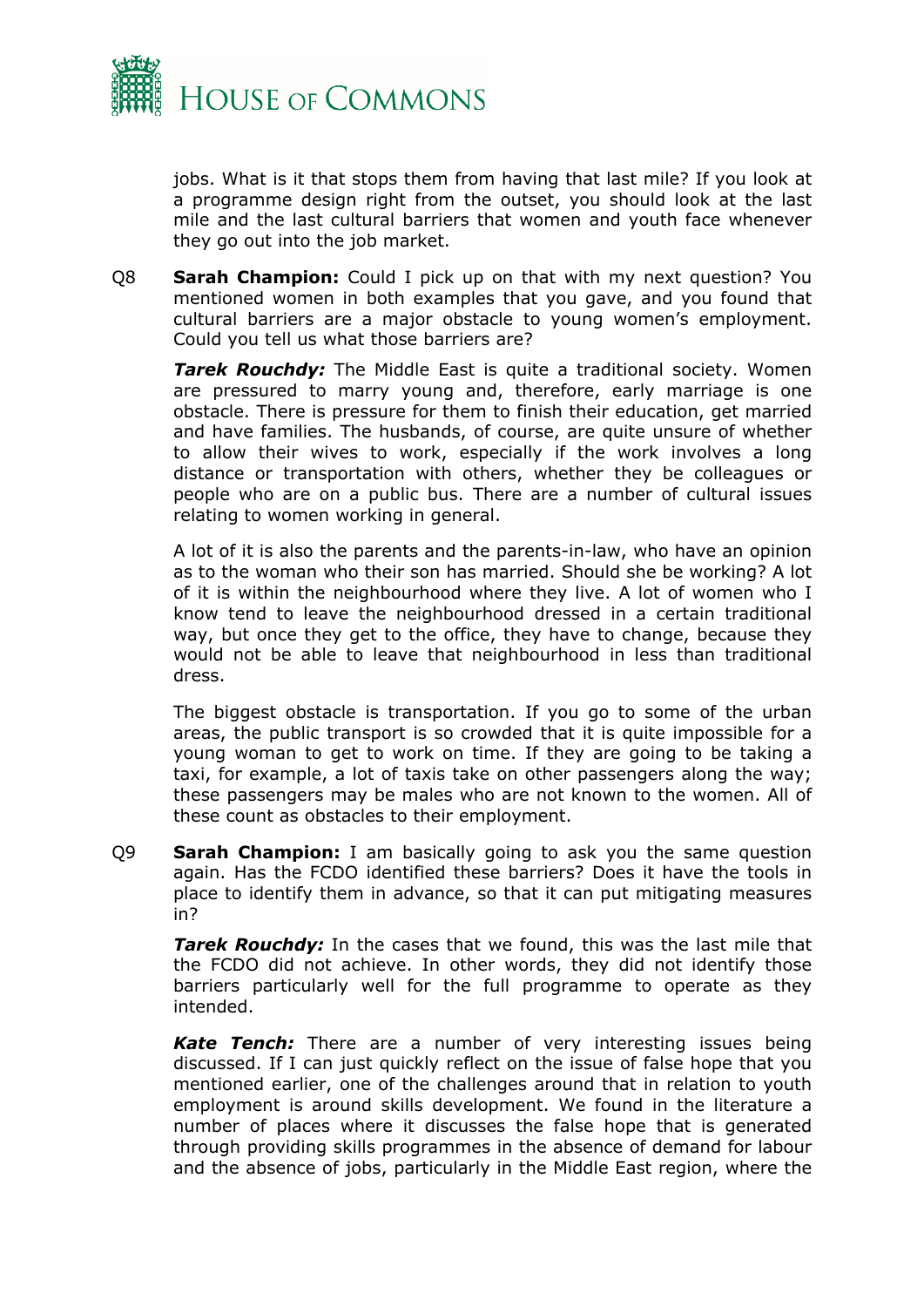

challenge is the demand side—the lack of jobs, not of skills. That was not necessarily a problem for the UK portfolio, because the UK correctly prioritised job creation rather than skills development overall across this region, which we felt was correct.

In terms of the links to young people in the portfolio, roughly half of the 19 programmes that we looked at in some depth included some degree of consultation with young people. That is good, but we would encourage that to be more than half. In particular—and this is the point that you also picked up on—the challenge is not just consulting young people but then using what you have heard to inform programme design and implementation.

You have just heard from Tarek about a number of issues around the limitations for women. The UK was well aware of those things. They had done gender analyses that picked up those issues, some of which they were, indeed, working on. For example, in Jordan, they were working with the World Bank to try to improve women's access to the labour market through political and policy-level reform with the Government. That was successful but did not lead to impact in terms of more women in the labour market. Why not? Because of these non-policy-related barriers such as social norms and traditions that were, effectively, preventing women from being active in the labour market.

One young woman who we spoke to in Yemen summed this up very well. She gave us very powerful testimony and was involved in one of the UK's programmes, Social Fund for Development, in Yemen. She said: "our workplace obstacles are not about the jobs themselves, but about social norms and traditions... After I was chosen (to participate in the project), my family was very happy and very proud of me...my work has helped shift attitudes in the area," and that with the project, "we are transforming women from a silent beneficiary to an agent for development and change."

As you can see, there were some very good examples of the UK tackling role models, and we would encourage them to do more, as we have highlighted in the recommendations, because that was not evident in all projects.

**Sarah Champion:** Thank you. That is very disappointing, but thank you for the evidence.

Q10 **Mr Sharma:** Could I just ask Tarek a supplementary on that? You mentioned early marriages. Is there any legal limit on the age of marriage, whether it is 18 or 16, or is it traditionally whenever the families want?

*Tarek Rouchdy:* In general, there are legal limits to the age of marriage. In reality, because a lot of marriages tend to take place in villages and small towns, the Governments, being what they are, cannot extend their umbrella over all of these areas. You tend to find marriages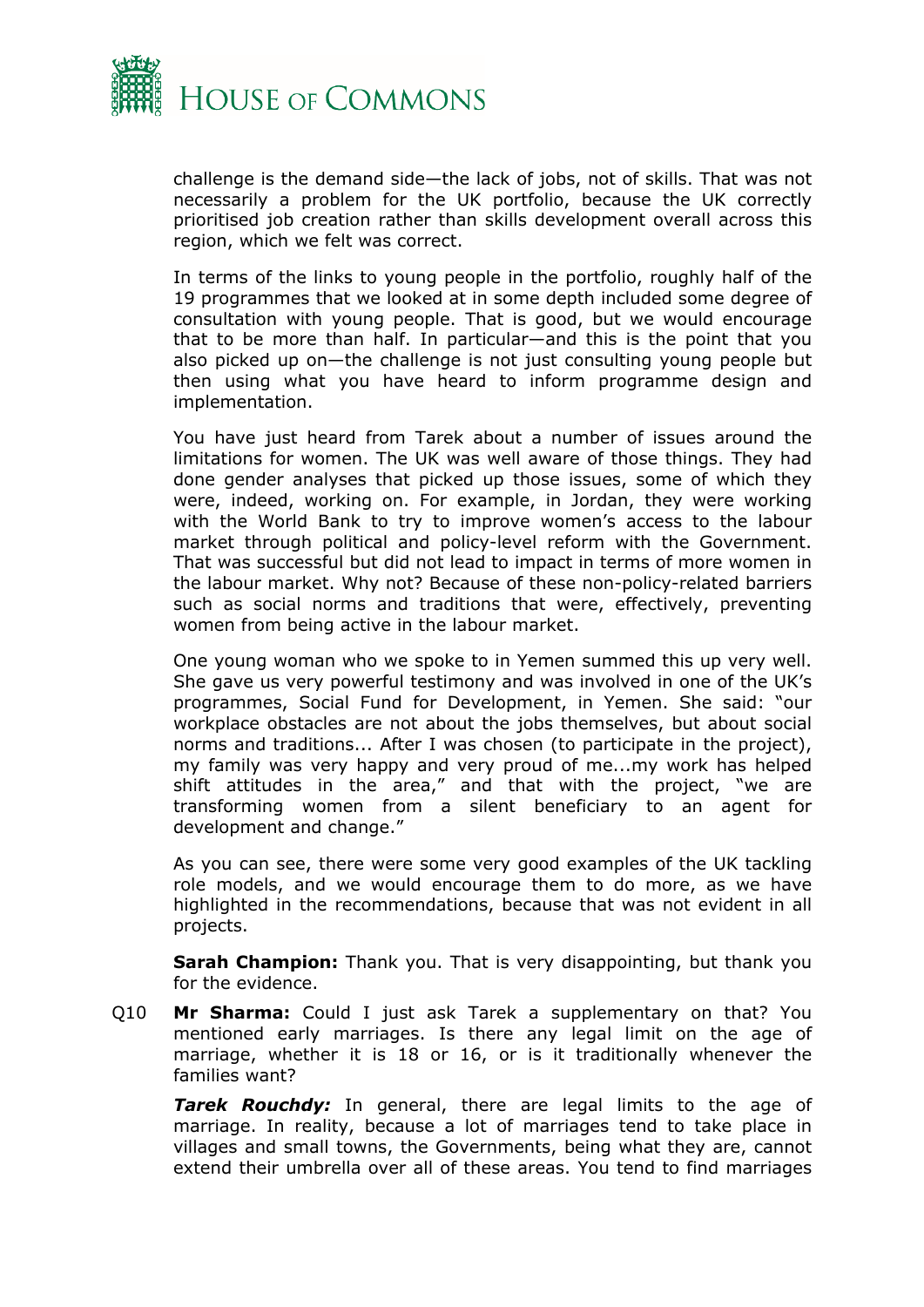

that are far earlier than what is legally allowed. In answer to your question, yes, there are legal limits, but in many cases these limits are just ignored.

Q11 **Mr Sharma:** Which other marginalised groups face the greatest barriers to employment?

*Tarek Rouchdy:* If you look at the Middle East—and we have mentioned this in areas of the report—people with disabilities, people in non-urban or rural areas, because the jobs are mainly in urban areas, and, of course, women find it the hardest to get jobs. If you were to look at the most marginalised person, it would be a young lady living in a village and who is perhaps disabled.

One of the things that I have seen recently in Egypt is that the Central Bank of Egypt has issued an edict whereby all banks have to have access for disabled people across all of their branches. I am a director on the board of one of these banks, and the big push now is to ensure that the 207 branches of that particular bank have access. The Central Bank of Egypt has also dictated that disabled people have to have more benefits whenever they come to the bank for any service—in other words, reduced interest rates or fee waivers.

There is a consensus, or at least a push by Governments in the region, to look at disabled people a lot more closely than they had in the past, but those are the types of profiles that are probably the most marginalised and who one would have to target.

*Kate Tench:* As Tarek says, disability is absolutely a major challenge and vulnerable group. Only two of the 19 programmes that we sampled from the UK side targeted disability, so it is not mainstreamed through the portfolio in the region as yet.

The other group that Tarek did not mention is non-Syrian refugees. There are a lot of refugee populations within the region. Syrian refugees are very much the focus of a political push, including by the UK, with emphasis on support to host communities for those refugees. That means that other refugees—from Iraq or Afghanistan, for example, or even Palestine, going back some years—have not been as prioritised, and so they find it even harder than Syrian refugees to find work.

Q12 **Mr Sharma:** Tarek, what more could FCDO do to support these groups? What role can the FCDO play?

*Tarek Rouchdy:* Every programme has an objective to achieve. We cannot have one size that fits all. In a programme where youth employment is one of the objectives, the design of the programme has to take into account exactly how that will be achieved, covering all aspects of youth employment. If it is going to be a skills training course, there has to be a job at the end of it. If there is an intake within that particular course, we have to make sure that the intake covers the people who we wish to go and cover. It is all in the programme design. Even more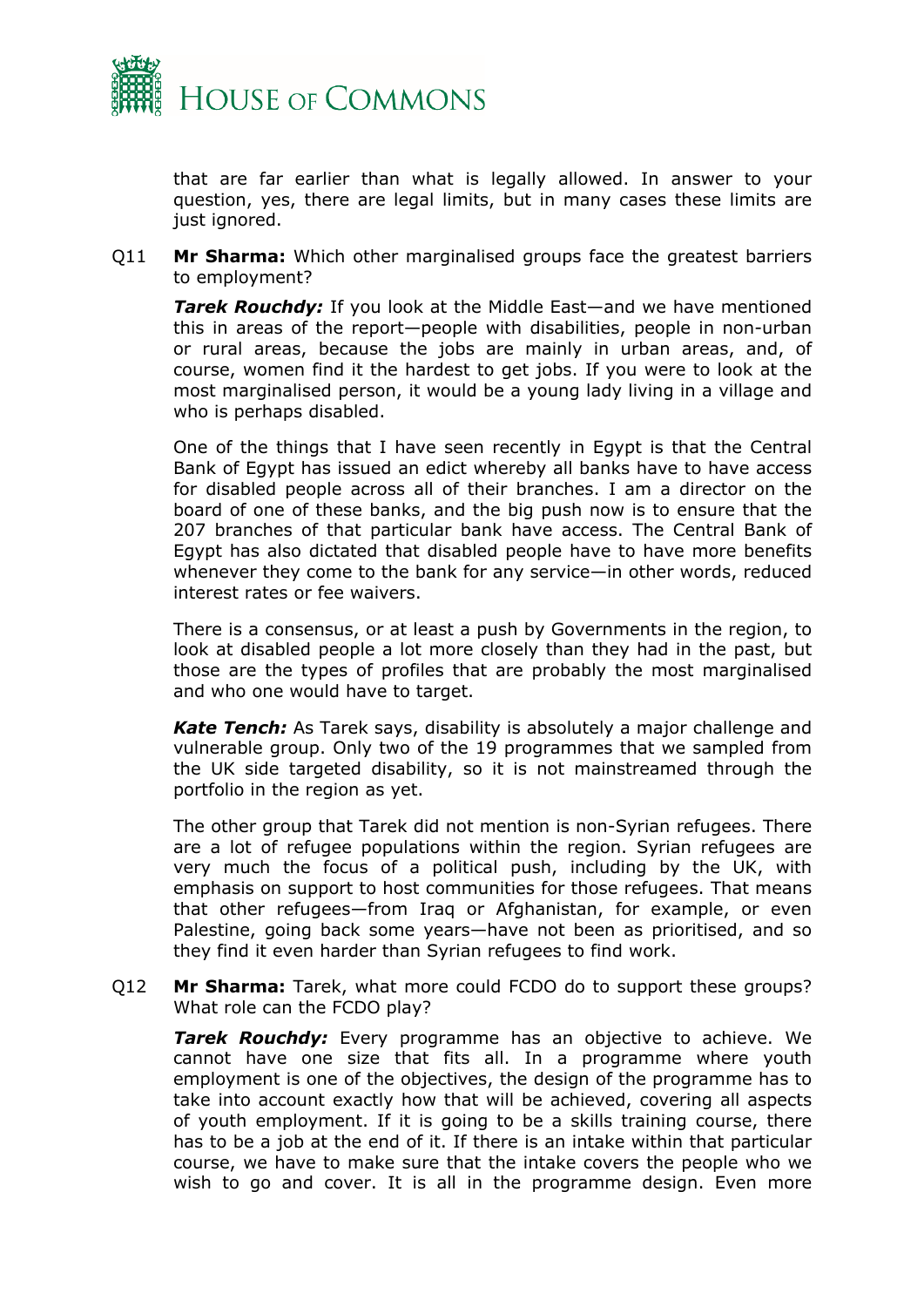

important is the monitoring of the programme during its lifetime. The monitoring of the achievement of those objectives has to be done. The review mentions that monitoring is weak and, therefore, part of the whole project cycle is to make sure that the objectives that were first set out in the business case are achieved.

Q13 **Mr Sharma:** Kate, my next question is to you. You found that some programmes, such as cash-for-work schemes, have been successful at supporting young people into work. Why have these programmes worked well? Why are they successful?

*Kate Tench:* We found cash-for-work schemes to be successful, but successful in a particular context, so let me make sure that I am clear on that. They are successful in providing short-term work opportunities, often in a crisis situation. They do not deliver on sustained employment opportunities for young people that are carried forward. They are very much a crisis response to deal with a countercyclical issue, and they are successful in that.

They are costly. Why are they successful? One of the reasons they are successful is they provide sufficient resources to be able to provide some emergency work for young people. The UK has learnt quite a lot of lessons from its portfolio of cash-for-work programmes, which has helped to improve the design of those programmes on an ongoing basis.

Some of the other activities that they have done have also been relatively successful—for example, support for entrepreneurship—but, again, costly. A very clear lesson has been learned that support to entrepreneurship works best where you combine financial support with training, coaching and mentoring services. Programmes have benefited from that learning and have combined those initiatives, which makes them expensive but relatively more successful.

Some of the other programmes that we looked at have been less successful in delivering their outputs.

Q14 **Mr Sharma:** You said that the FCDO has learned lessons and used that experience or learning curve in other programmes. Is there anything more that the FCDO can do in terms of advising other groups to follow it?

*Kate Tench:* Our recommendations focus on the areas where we feel that FCDO can go further on youth employment and improving its engagement with youth employment. In particular, there are the points that we have mentioned so far around ensuring that consultation with target groups, whether they be a particular group such as the disabled or women or whether they be young people in general, informs the design of the problem, and making sure that programmes meet the needs of the target groups.

One example I would give is that the UK invests heavily in work permits for refugee populations in Jordan. Those programmes have not been terribly successful. Why have work permits not been terribly successful?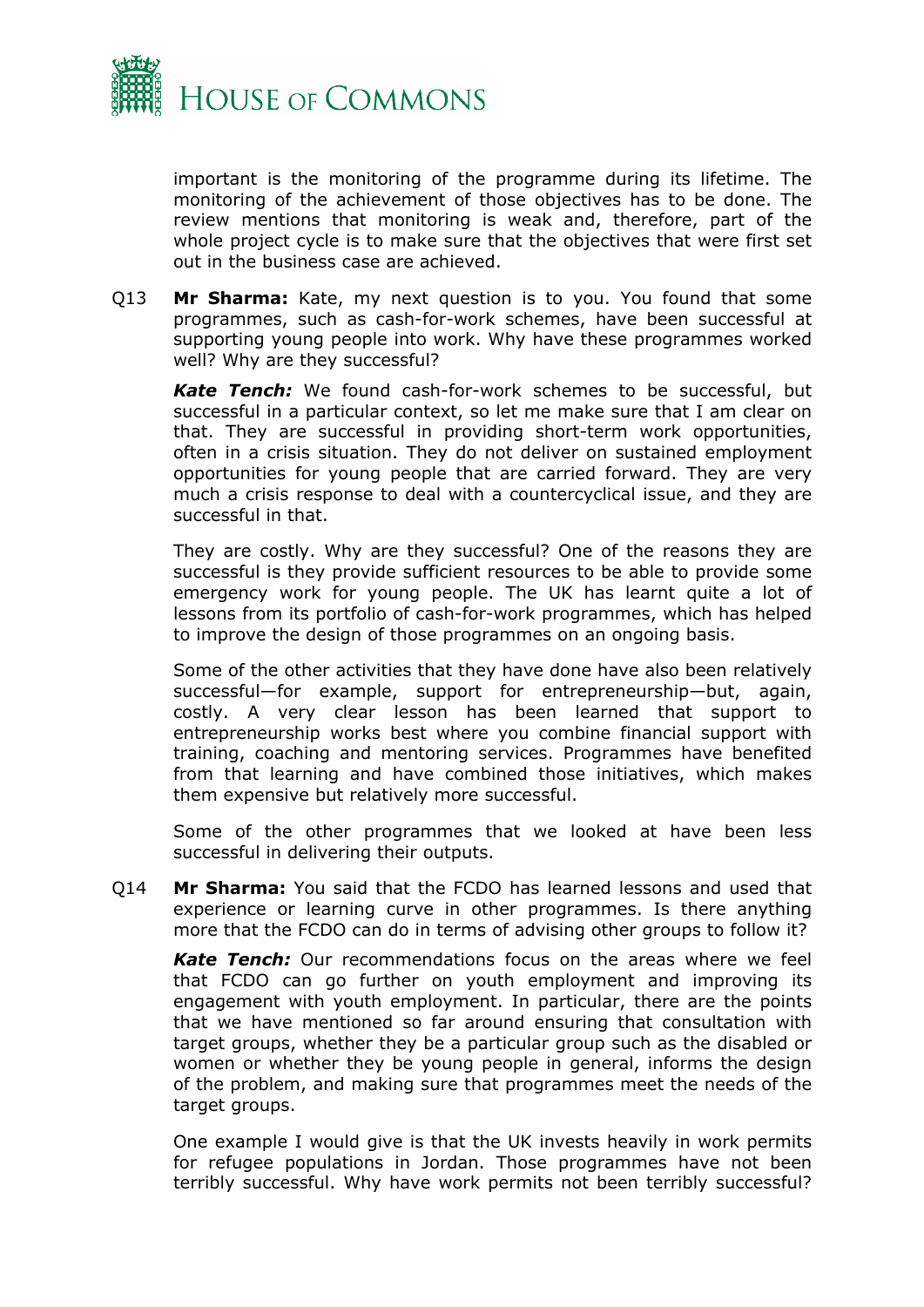

One reason is that the needs of those refugee groups have not been incorporated into the design of the work programmes.

For example, they might focus on work permits for agricultural sectors. Then you have IT specialists who do not want to work in agricultural sectors. There might be a misunderstanding about what happens if you benefit from a particular programme and whether that means that you lose access to other programmes, UN support and so on. There is a lack of knowledge and understanding, which comes from a lack of consultation with those target groups.

Consultation and making sure you use that to design programmes is important. Monitoring and evaluation is important, as is sharing that learning, particularly where programmes are working on the edge of what the evidence base supports—i.e. working around the links between youth employment, social cohesion and stability. Those areas need further monitoring and evaluation efforts. Those are the two things that I would really emphasise.

Thirdly and finally, there is a need to ensure complementary measures. If you are working to promote a particular group, you need to make sure that you are working on an end-to-end basis and packing different initiatives together to ensure that impact is achieved, and not just focusing on one element, which is insufficient in and of itself.

Q15 **Mr Bacon:** I would like to ask Kate about work permits for Syrian refugees in a moment, but I would first like to go back to something you said earlier, when you were talking about the fact that the varied level of technical expertise meant that there was sometimes not an adequate level of oversight. When I heard you say that, I immediately thought, "If they are doing the overseeing, they are not doing the implementing". In those cases, who is doing the implementing where you, in addition, have, as it were, inadequate oversight due to lack of technical expertise? They are not doing the implementing, so who is?

*Kate Tench:* I am sorry for not being clear. A lot of the UK's portfolio in this region in the youth employment space is delivered through multilateral organisations and, in particular, the World Bank. There are others—the EU, the UN family and others—but the World Bank was one particular focus of the UK. In the case that we were talking about around a lack of UK oversight, it was engagement with the World Bank in a particular country, whereby even the World Bank told us how surprised it was that they were asked by the UK to prepare documents for the UK's board to approve UK investment in a World Bank activity, because the UK did not have the technical expertise to prepare those documents themselves. We found that quite surprising.

Q16 **Mr Bacon:** I am still not clear about who is doing the implementing. Are you saying that the World Bank then hires a contractor on the ground who does stuff and that the people who are supposed to be supervising or overseeing it do not, because they do not have adequate technical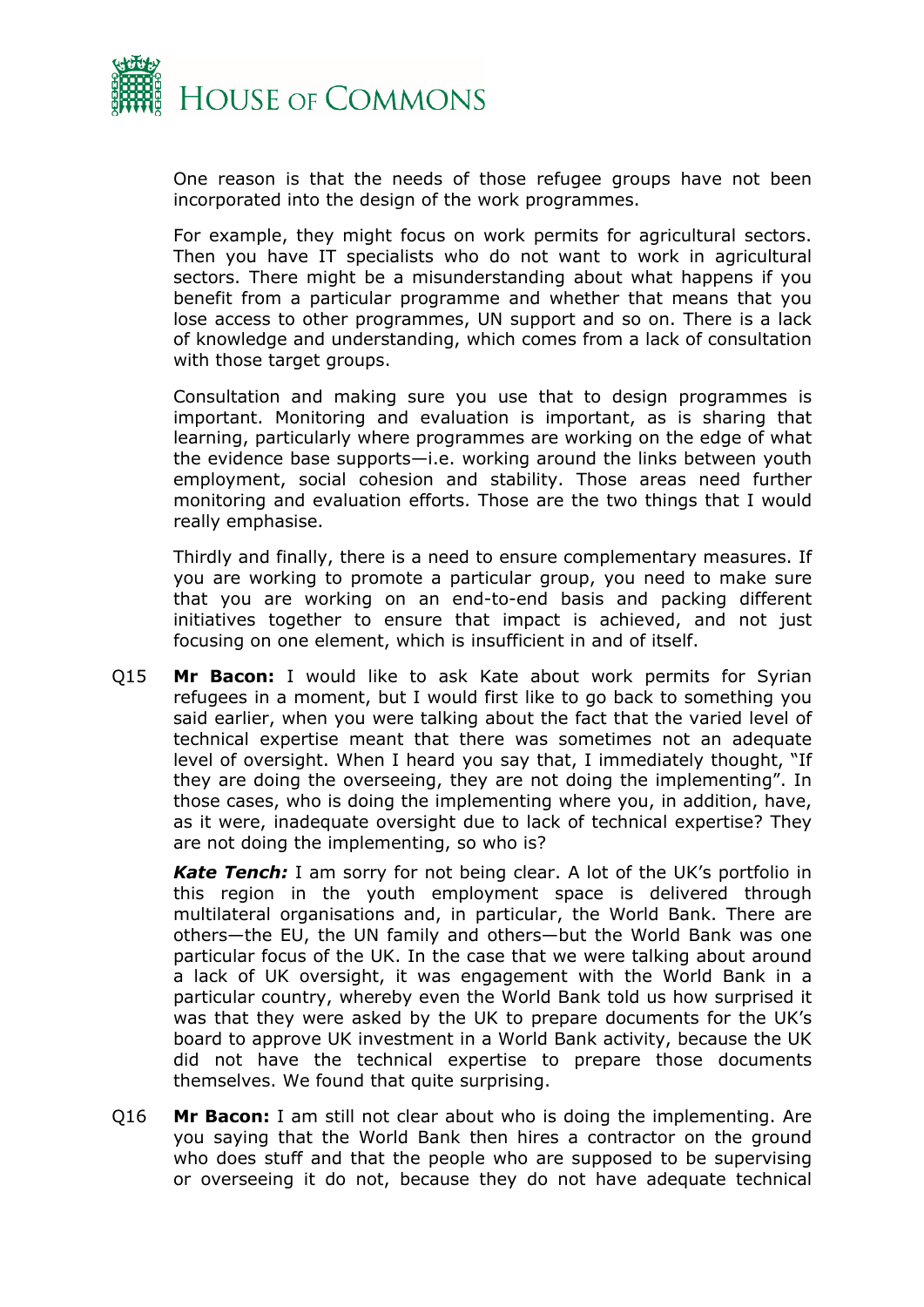

expertise? I got the latter part, which you referred to in your first answer much earlier on in this hearing, but I still do not understand the other part, about who is doing the implementing.

*Kate Tench:* It depends on the type and nature of the programme. Youth employment programmes vary enormously. You might have a skills development programme, in which case you might have hired an implementing agency or body, whether that be a private firm, a civil society organisation or an NGO that is implementing.

The other examples we were talking about are very high-level policy reform programmes, whereby the World Bank is technically the implementing agency, because it is a high-level dialogue with Government. The Government of the country is implementing the reforms at the advice of and in co-operation with the World Bank. In those programmes where the UK is providing supporting finance, when we say in our report that we were concerned that they lacked oversight, we were concerned that the UK office or embassy in question might lack oversight of the programmes they are delivering, whether it be through the World Bank or through implementing agencies.

Q17 **Mr Bacon:** Yes, that is what I thought I understood you to have said. We will not necessarily know whether the money that was spent was spent well—effectively, efficiently and economically. That is what you are saying. We do not have enough knowledge and technical expertise to do the right kind of oversight.

*Kate Tench:* The Government would argue that they would have had a due diligence on the World Bank or another implementing agency, and would have confidence that they would be able to manage that spend. Our concern is that, if the UK is spending that money, the UK office should have some oversight of the person who is telling them that everything is going well.

Q18 **Mr Bacon:** Let us take an example that is referred to in your report. The UK Lebanon Tech Hub received over £3 million of funding. It was a non-DFID programme and a combination of Prosperity Fund, CSSF and Global Britain financing. Can you just remind the Committee what CSSF stands for?

*Kate Tench:* Conflict, Stability and Security Fund.

Q19 **Mr Bacon:** That is one of the funds of the FCDO.

*Kate Tench:* Yes, it is now. Prior to the merger, it was cross-Government.

Q20 **Mr Bacon:** Is the Prosperity Fund also FCDO now?

#### *Kate Tench:* Yes.

Q21 **Mr Bacon:** Is Global Britain part of the BEIS/international trade/UKTI space? When you go into an embassy abroad, you often see a "Britain is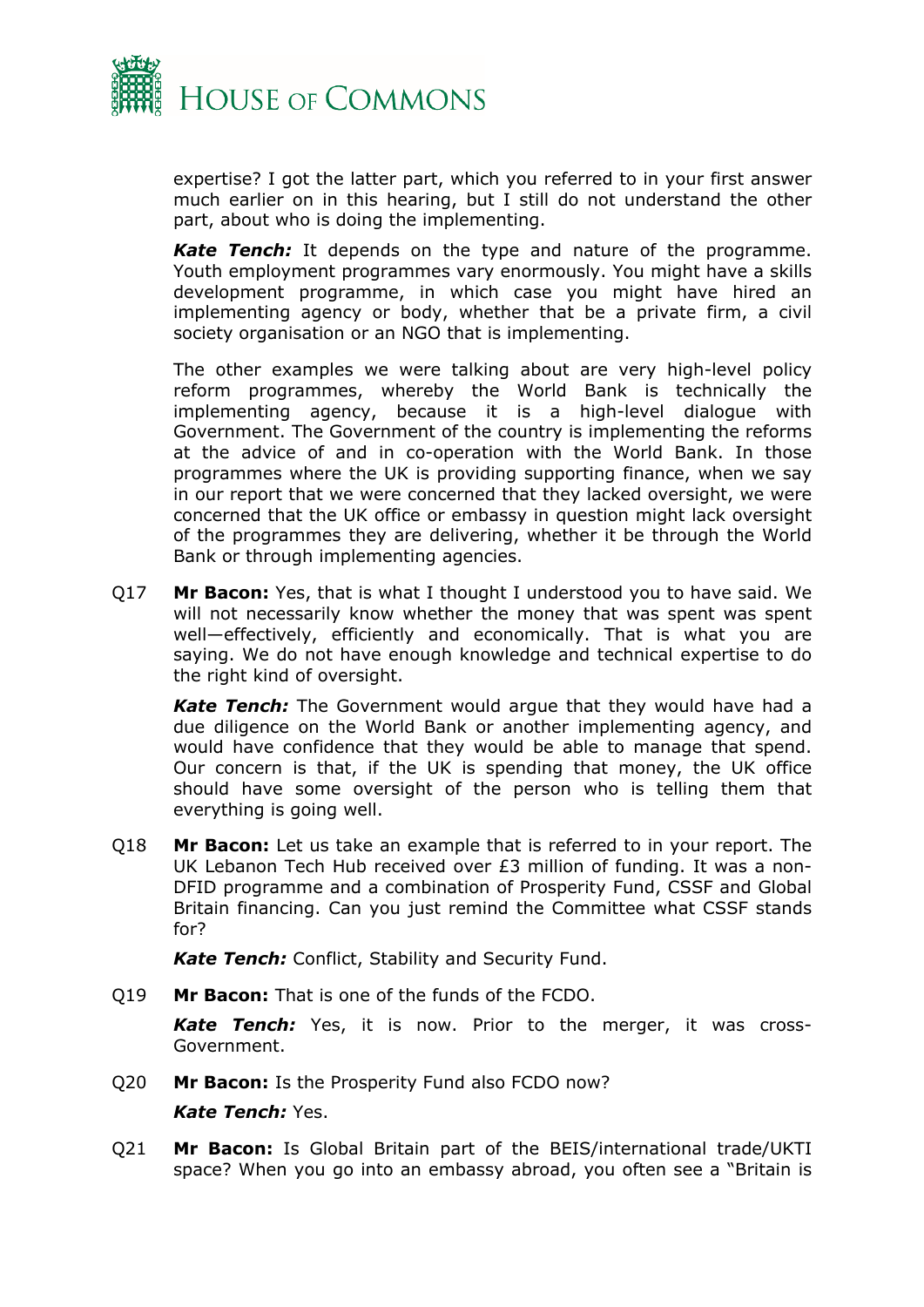

GREAT" sign with a Union flag, promoting exports and whatnot. Is that what Global Britain is?

*Kate Tench:* I think so. I am afraid you might need to follow up with the Government on the precise intricacies of that fund.

Q22 **Mr Bacon:** Those are the three components of the non-DFID programme. It was called the UK Lebanon Tech Hub and it got £3 million. In your report, you say that FCDO was not able to provide complete documentation for it within the review period. Does this mean that you do not know what that £3 million was spent on?

*Kate Tench:* Correct. We were unable to triangulate. We conducted a number of interviews with people who had some knowledge of it—so the country programme, for example—and we were referred to some private companies that had been involved in the spending of it.

Q23 **Mr Bacon:** What was it spent on?

**Kate Tench:** It was my colleague who looked at this programme, but as far as my understanding goes, it was supporting a number of activities around building entrepreneurial skills and technical assistance to people in Lebanon. The issue we had was that we had only very superficial information about it. It was formally FCO who owned the space, even though it was a combination of funds, and their knowledge management system had no documentation on this programme.

Q24 **Mr Bacon:** It is only a small example, but small examples can often be very illuminating, which is why I am labouring the point. Was this money spent on computer hardware and laptops, on the most basic computer training or on hiring software engineers and computer programme writers? What was it spent on?

**Kate Tench:** I am sorry; I cannot tell you the detail. I can tell you that it was support to entrepreneurship, so that would have included advice and coaching to those entrepreneurs. Whether it included the provision of laptops and things like that, I am not sure, because, as I say, we were not able to look at the documents that told us what the detailed spending was on this programme.

Q25 **Mr Bacon:** Can I just pursue that point? Why did you not have access to the documents?

*Kate Tench:* We requested the documents a number of times and the offices were unable to provide them.

Q26 **Mr Bacon:** When you say "the offices", do you mean the UK office in the embassy in country?

*Kate Tench:* Correct, and London. Just to be fair to the Government, this was also at a time that was just after the explosion in Beirut last year, if you recall. The embassy was rather focused on trying to deal with the fallout of that, and London was trying to assist us in finding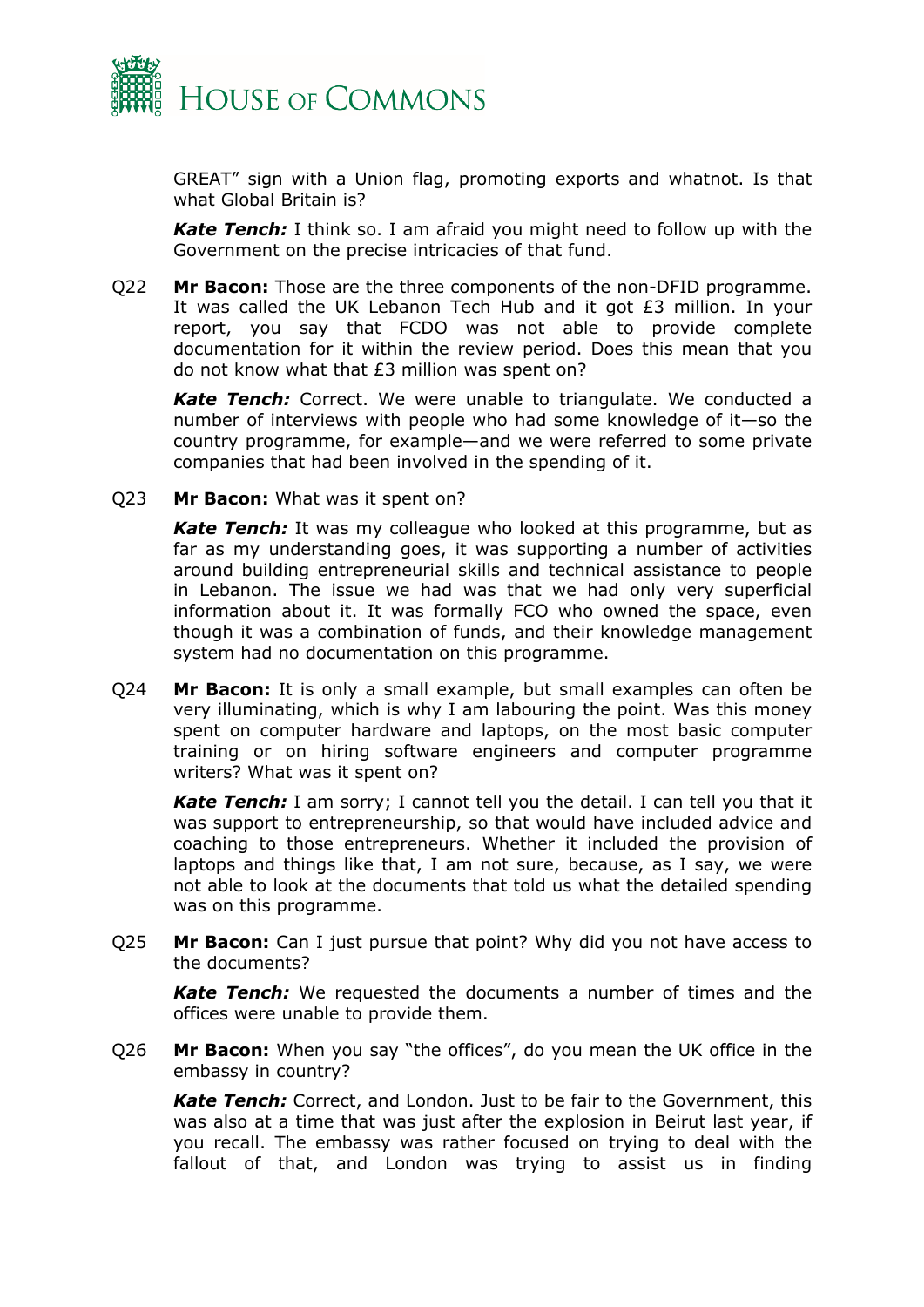

documentation. We asked a number of times over a period of several months, including when we did interviews with people in Lebanon.

Q27 **Mr Bacon:** I understand there was a particular very big problem—it was a horrid, awful incident, and a tragedy—but the phenomenon that this characterises is one that you are saying is quite common in various parts of the Middle East and north Africa. There is not the technical expertise to do the right kind of oversight and you do not always have access to information of the quality and timeliness that you would like. I am not putting words into your mouth, but is that roughly a fair characterisation?

*Kate Tench:* It is certainly true to say that we found a number of examples across countries and projects where the institutional knowledge of the project was weak, where documents were missing—that example is the most extreme example we found of documents missing—and also where new staff had come in and did not know the detail of their programmes.

We had an example in another country office, for example, whereby the UK Government told us that they were not working on youth employment in a particular programme, and we knew from documentation that they were. When we spoke to the people implementing the project, we found out that they were, so there were certainly examples where the UK's oversight of its portfolio was relatively weak.

Q28 **Mr Bacon:** That is a very interesting insight indeed. In your report, you talk about programmes that the FCDO is running for Syrian refugees to help them secure work permits in Jordan. You say that they fell short of the target. Why was that?

*Kate Tench:* Again, I will give a slight bit of context to make it clear that these programmes were joint programmes, where the UK was one party, implemented by multilaterals, so the World Bank or the UN system. What we found was that the work permit commitments and targets in these programmes were consistently not met. The programmes were extended a number of times, but the targets were still always slightly out of reach and not met on an ongoing basis.

There were two principal reasons for this. Everybody who we spoke to knew those principal reasons, including the UK. The principal reasons were that work permits were not designed in such a way to meet the needs and requirements of the refugees, which is what I mentioned to your colleague earlier. For example, they were offering agricultural work permits to IT specialists who had no interest in working in agricultural sectors.

Q29 **Mr Bacon:** Just so I am clear, this was down to the Jordanian Government making a decision that, "They can work in the fields if they want to. We need more people doing that, so here is a permit for that", even though they were computer engineers.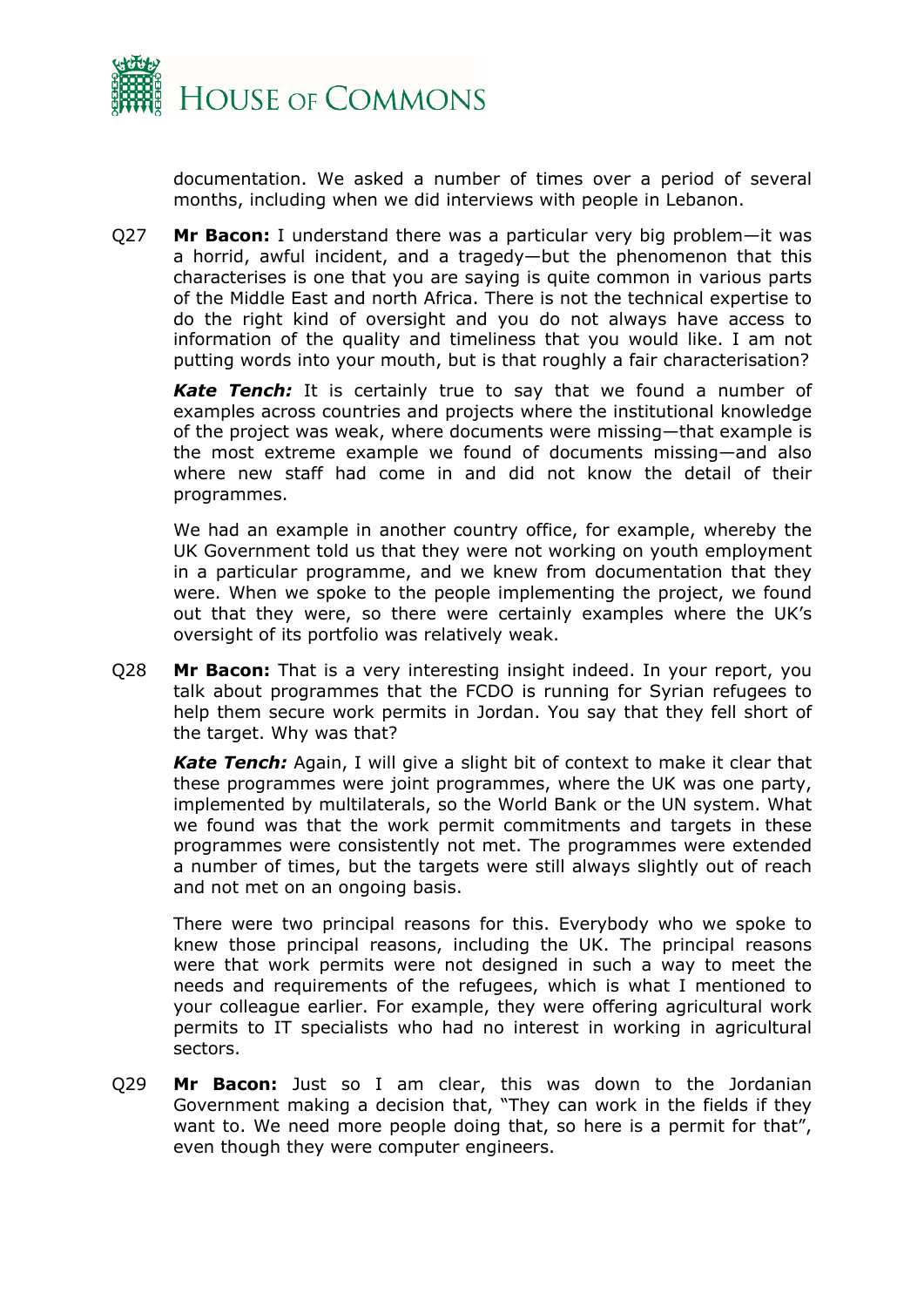

*Kate Tench:* Correct. Again, there is a very strong political issue around that, of course, with the Jordanian Government, over which we have very limited influence. The second reason was that the refugees felt that, if they took up a work permit, they would be denied access to benefits under the UN family that they were accessing as a family unit as a result of being a refugee. That was not true, but that was the perception of refugees.

Everyone told us this, from the refugees who we consulted to refugee groups, the UK Government and other civil society. They all knew that these were the challenges but did not do much about them. Partly, of course, that is political and they cannot do much about them, because it is a Jordanian political issue, but there were technical things that could have been put in place to have mitigated that or, indeed, to redesign the programme to target something where you can achieve the impact that you want to achieve. We were surprised that the UK had not taken those actions, even though they knew the primary reasons for the programme not delivering on its objectives.

Q30 **Mr Bacon:** I have two more questions, one of which returns to this question of technical expertise. Is there more that the FCDO could do and, if so, what?—to hire and retain specialist technical expertise?

*Kate Tench:* That is interesting. I should say that we did not explore this, so this is really my take on it rather something that we considered in the report. I would say, however, that it was very clear to us, from everybody who we interviewed, that the UK's technical expertise is very strongly valued by its partners in all the countries that we looked at. Particularly the historical DFID technical expertise on development issues is well recognised and valued by its multilateral, Government and civil society partners. All of them know that the UK stands for strength in that.

A number of stakeholders we interviewed expressed a concern that they had not received more of the benefit of the UK's technical expertise. They expected to receive more. For example, where the UK was working with the World Bank, they had provided finance but often not the technical expertise that the World Bank had anticipated they would have provided, in part because they did not have the skillsets in country. They did not have the former DFID technical staff staying in their offices.

How can they encourage them to stay? It is a question of whether there is a value associated to that technical expertise internally in the organisation in the way that it is valued by the partners. I suspect that that might be partly the challenge, because the partners emphasised that very highly.

Q31 **Mr Bacon:** Out of the 115 programmes, worth a total of £2.4 billion, you looked at 19. This was, as I understand it, £2.4 billion of expenditure on 115 programmes. In each of those 115 programmes, there was some element of youth employment, so it was worth coming within your ambit. Is that right?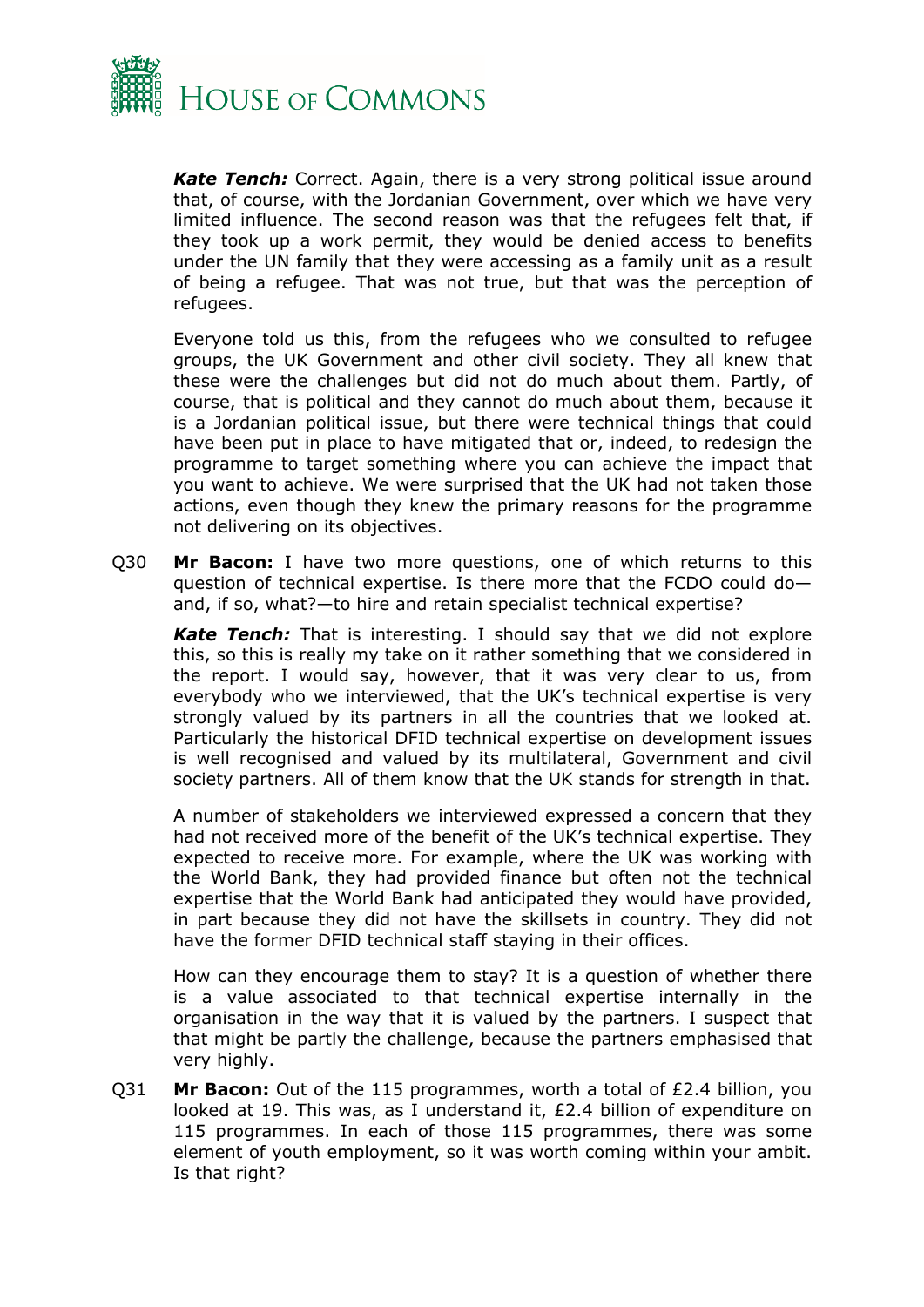

*Kate Tench:* Yes, correct.

Q32 **Mr Bacon:** We are not saying that the whole £2.4 billion was necessarily on youth employment programmes, but there was an element.

*Kate Tench:* Correct.

Q33 **Mr Bacon:** Of the £2.4 billion, what is the value that is ascribed to youth employment programmes across the portfolio?

*Kate Tench:* Unfortunately, we are not able to say what the share of that portfolio is which is spent on youth employment.

Q34 **Mr Bacon:** What about the 19 that you looked at in detail? What is the total value? If the £2.4 billion relates to the 115 programmes, what was the total value of the 19 programmes that you looked at in detail?

*Kate Tench:* It was around half. We looked at about £1.2 billion worth of programmes.

Q35 **Mr Bacon:** They were some of the larger programmes.

#### *Kate Tench:* Correct.

Q36 **Mr Bacon:** Of that £1.2 billion, how much was related to youth employment programmes?

*Kate Tench:* Again, we tried to explore exactly that question but were unable to, because the budgetary information is not recorded by Government systems in that way.

Q37 **Mr Bacon:** When you say "Government systems", do you mean UK Government systems?

*Kate Tench:* UK Government systems, exactly—DFID as was, FCO as was, and FCDO now.

Q38 **Mr Bacon:** So we are spending the money but we cannot say what it has gone on.

*Kate Tench:* It is slightly different. They do have a system that tells you what that money is spent on, but youth employment is not one of their categories, so it is not possible to say which share of that programme is spent on youth employment. If we had selected one of their categorisations—such as, for example, economic development, which is a much broader category—they could give us a total spend on economic development. We selected youth employment, which is not something that they categorise within their system, so they could not tell us.

We know that we selected some of the larger programmes—some of these big refugee programmes—that are billions and billions of pounds over time, and that only a small share of that is a youth employment component. There is lots of humanitarian effort, etc., within those figures. We do know that it is a smaller share, but unfortunately the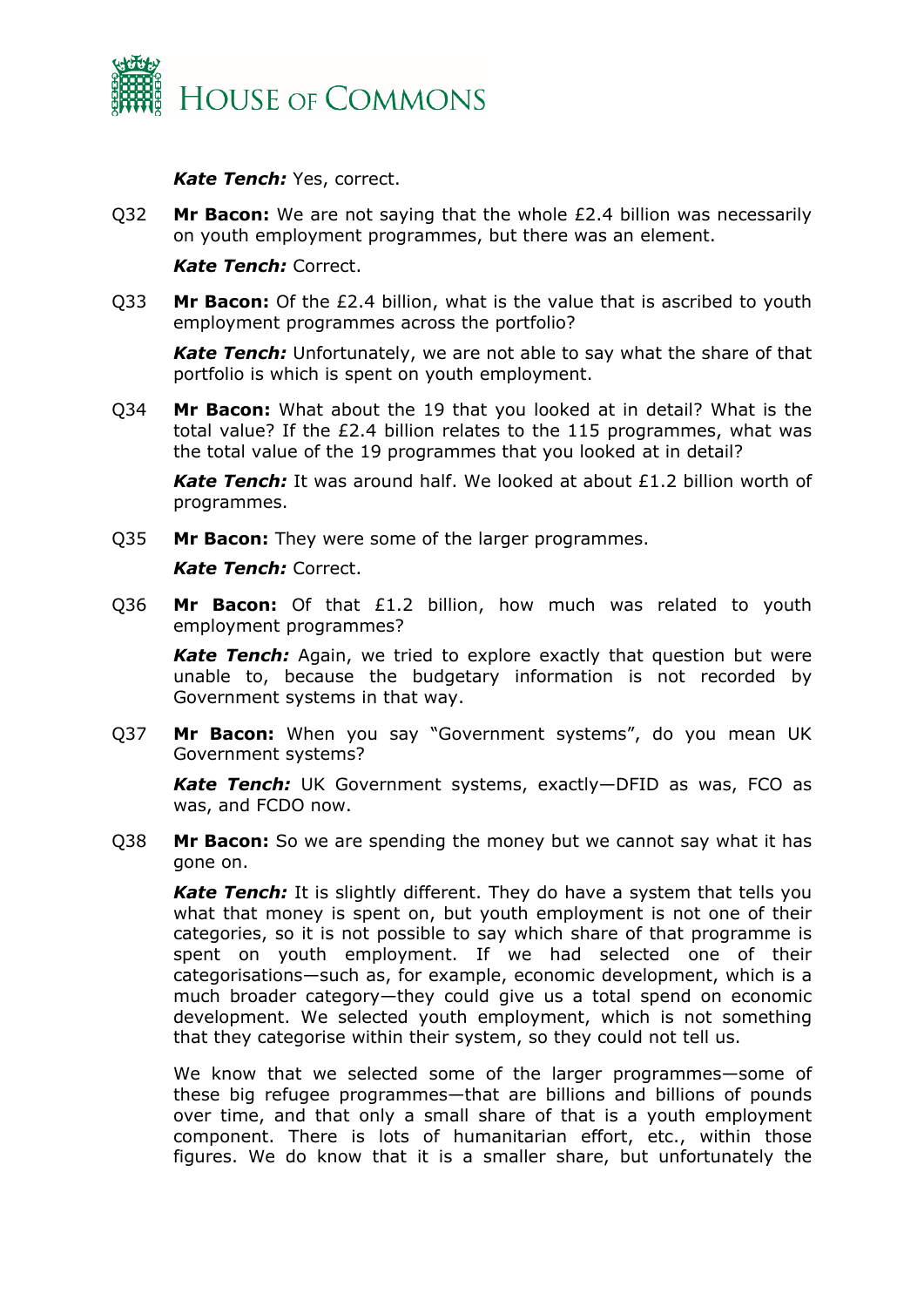

budgetary information was not available in a way that we could calculate the share attributed to youth employment initiatives.

Q39 **Mr Bacon:** That gives us a problem. You are the Commission on Aid Impact. If we do not know what went in, it may be possible that it had very little impact because the proportion of the totality was very small. If you cannot tell us what was spent, it is very hard to gauge what the impact was, is it not?

*Kate Tench:* Yes, absolutely, and I agree with you that the system for recording expenditure could be stronger.

**Tarek Rouchdy:** If I could just pick up on the very important questions that you have raised and refer to some of my multilateral experience over the past 20 years, a big weakness in multilateral programmes is monitoring. Essentially, what multilaterals like to do is get the money out the door. The programme is approved by their committees, and once the money goes out, that is recorded against the commitment, either for the country or for the sector.

In this particular case, we mentioned in our report that we found a weakness in the monitoring. One of our recommendations specifies that, in order for us to achieve youth employment, we have to articulate exactly how youth employment will be benefiting from this programme. Therefore, it links very much to Kate's point that, when we looked at a programme, we could not determine what the youth employment component was.

You could also argue that, when you add the words "youth employment" in a programme or in a business case going up to the management committee of the FCDO, it is one that would attract an immediate, "Yes, let us do it". This is where our recommendation to make sure that the outputs are measured against what we hoped to achieve, and that we monitor that, will answer your question in the future in terms of knowing exactly how much went towards youth employment in that region.

Q40 **Chair:** I am conscious of time, so I have a very quick final question, if you could just each have one minute. Would the Government benefit from having a dedicated strategy for youth employment?

*Tarek Rouchdy:* We have not recommended that in the report. There are pros and cons. As I mentioned previously, there is no one strategy that fits all. There are many contexts, countries and types of youth employment strategies involved. There are pros and cons, and it is up to the Government to decide whether that is something that they wish to do.

In our particular case in this report, we would probably say that it would aid transparency, in that, once we have a strategy, you can measure your achievement against that strategy at some point in time. It really is up to the Government as to whether they would like to have a strategy. For us, there are pros and cons, and one size does not fit all.